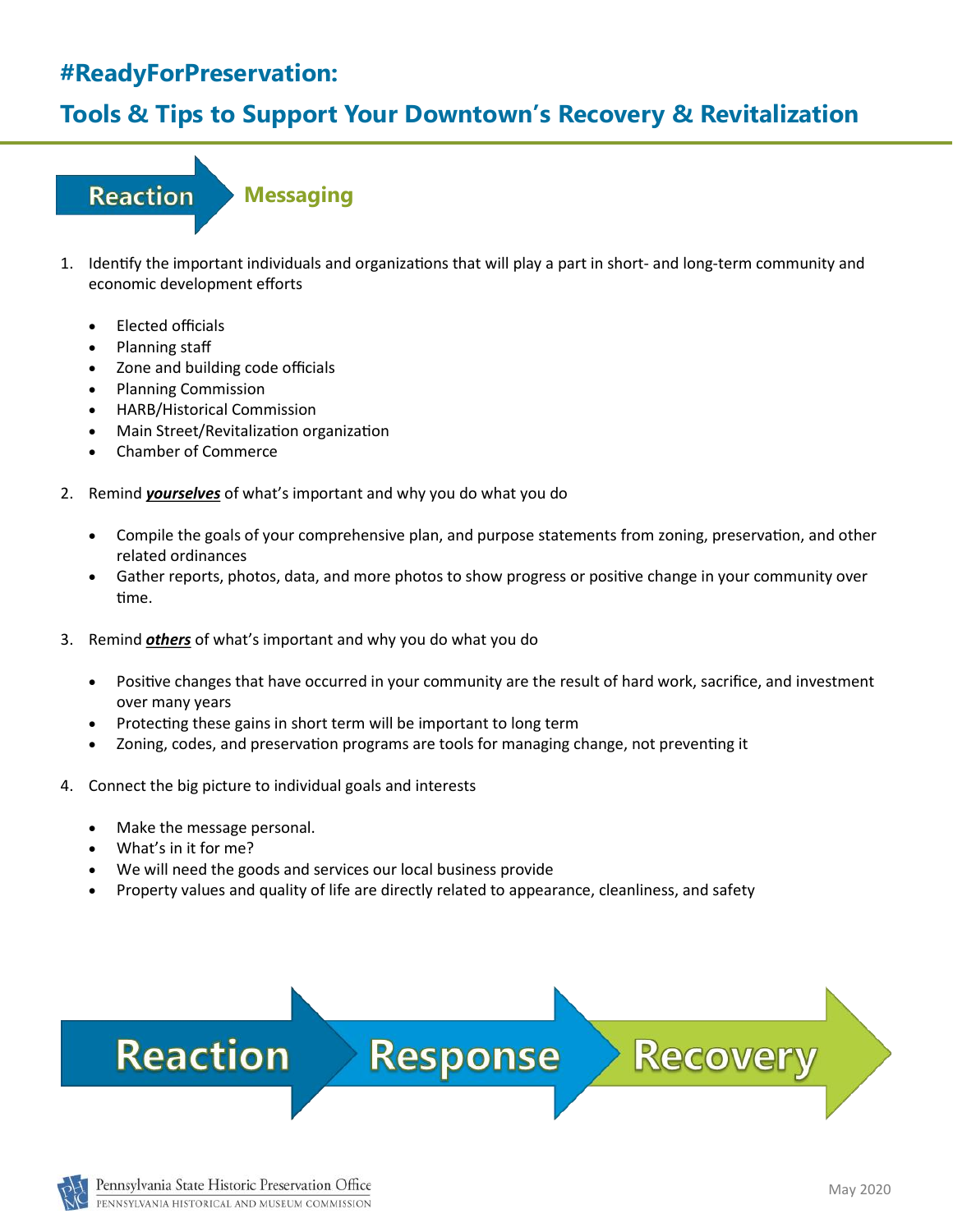## **Tools & Tips to Support Your Downtown's Recovery & Revitalization**

### **Reaction**

#### **Lowering Barriers**

- 1. Talk to business owners, law enforcement, code officials, HARB, and Planning Commission to identify physical changes necessary to implement social distancing measures
	- **Signage**
	- **Dividers**
	- Outdoor dining
	- Curbside pickup
- 2. What do existing codes and guidelines already allow for each of these measures?
	- Are these measures allowed on a temporary basis? How long?
	- What steps are involved in getting approval? Can any steps be eliminated or expedited?
	- Are there fees for these approvals?
- 3. What measures require new or revised policies, ordinances, or guidelines?
	- Identify which policies need to be changed or amended for each measure
	- Make sure all related policies are changed to agree
	- Make policy changes temporary or time-limited (i.e. 6 months) to allow for evaluation and tweaks before making permanent
- 4. How can your community improve the speed, ease, and experience of getting these measures approved (without ditching the review process altogether?)
	- Review and update application forms
	- Develop clear guidelines
	- HARBs should implement administrative review policies for low impact projects
- 5. How can your community ensure everyone is on the same page?
	- Few things are more frustrating than getting conflicting directions/guidance
	- Establish a working group of key players/groups to meet regularly
	- Make sure all guidance, forms, and applications are online and home printer-friendly (or able to be submitted electronically)

Response

# **Reaction**



Recover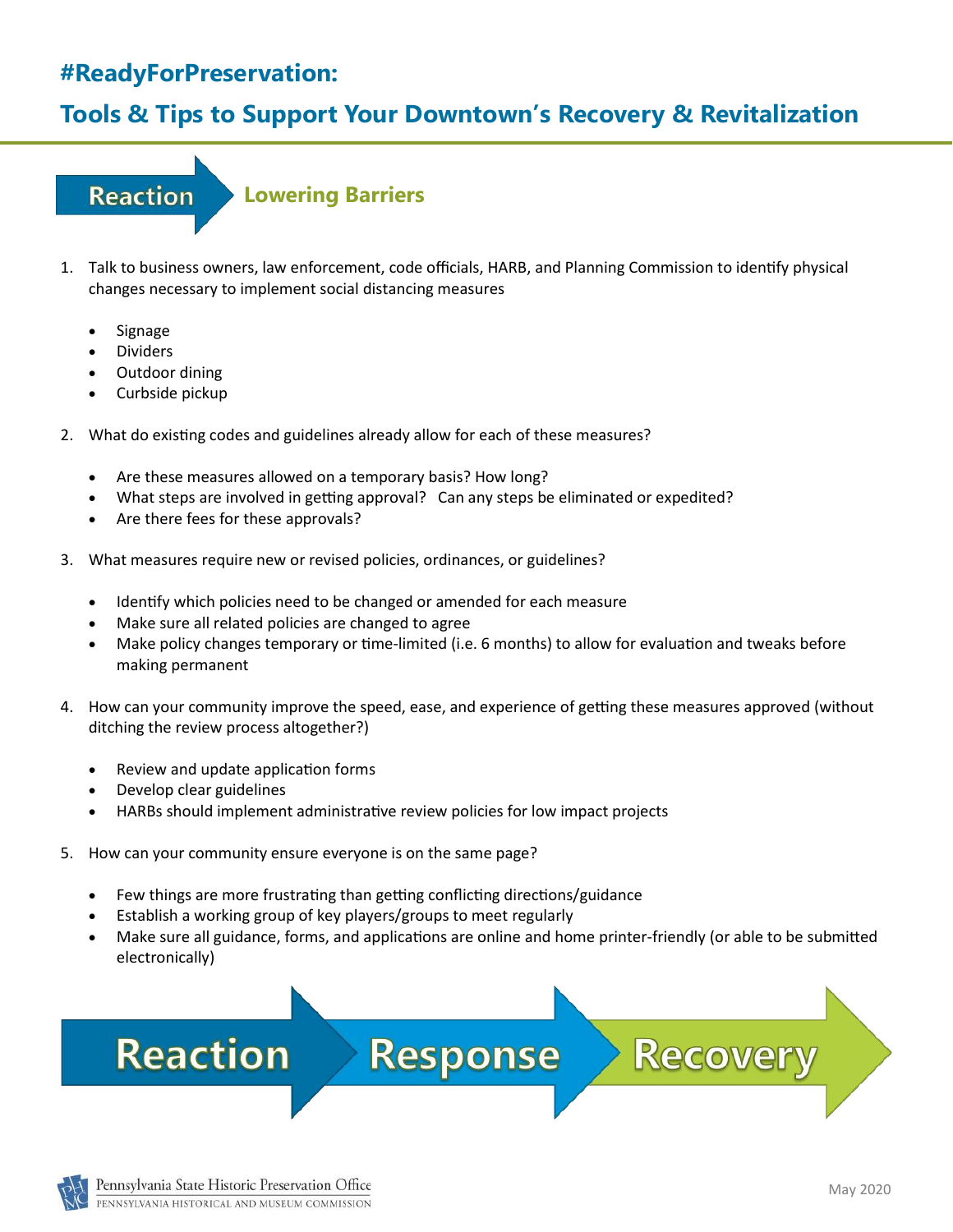## **Tools & Tips to Support Your Downtown's Recovery & Revitalization**

#### **Connecting Response**

#### **HARBs, Historic Review & Planning Commissions:**

- Create and maintain new paths for cooperation with Main Street organizations, and/or CDCs.
- Develop stronger ties to municipal staff and administration.
- Get familiar with economic development tools your community is using
- Participate in the bigger zoning/ development conversations beyond narrow technical/architectural review

#### **With Partners:**

- Engage the public to emphasize efforts to preserve local businesses
- Use social and traditional media and newly accepted virtual platforms to emphasize ongoing efforts to preserve businesses and the buildings they occupy

#### **Response**

**Reviewing**

#### **Review ordinances, policies, codes, zoning**

- Purpose: Is it relevant today?
- Recitals: Do they clearly establish processes?
- Design guidance and principles: Are they up-to-date and relevant?
- Procedures: Are they efficient and clear?



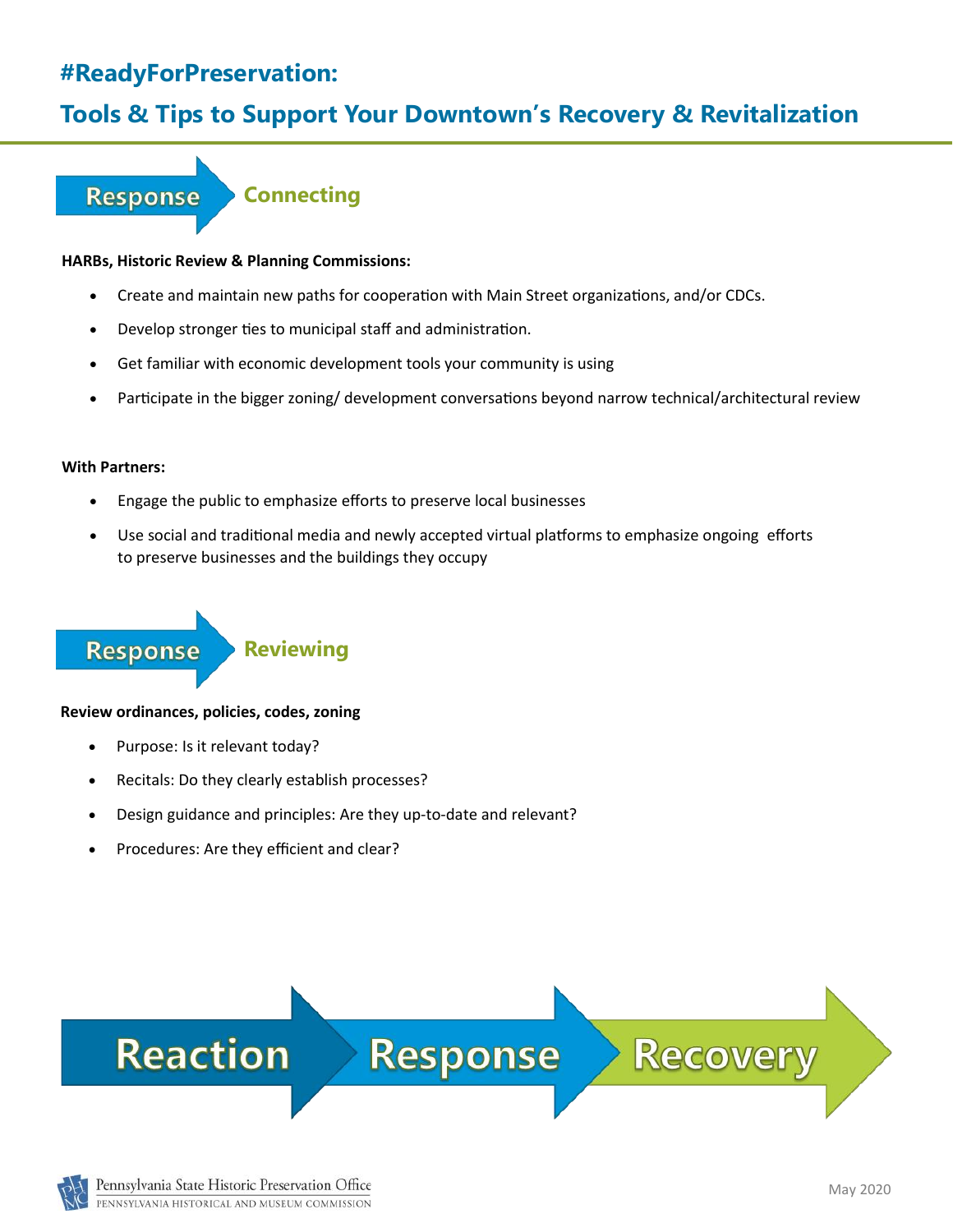### **Tools & Tips to Support Your Downtown's Recovery & Revitalization**

**Response Vitality**

#### **Ordinances, Policies, Codes & Zoning**

- Manage vacancies that do occur
	- What tools exist to help with maintenance & improvements?
- 2. Thoughtful vacant building ordinance based upon market
	- Ensure you have good baseline data
	- Track your vacancies
	- Monitor building condition
- 3. Review property maintenance ordinance
	- Do you have one?
	- Are you enforcing it?
- 4. Ensure new uses are appropriate for design ethic
	- Ensure appropriate use mix to protect vitality
	- First-floor zoning to maintain vitality
	- Flexibility in upper-floor and side-street uses
- 5. Assess code-enforcement priorities and procedures
	- Holistic code enforcement
	- Third-party code enforcement

# **Reaction**

## **Response**

# **Recovery**

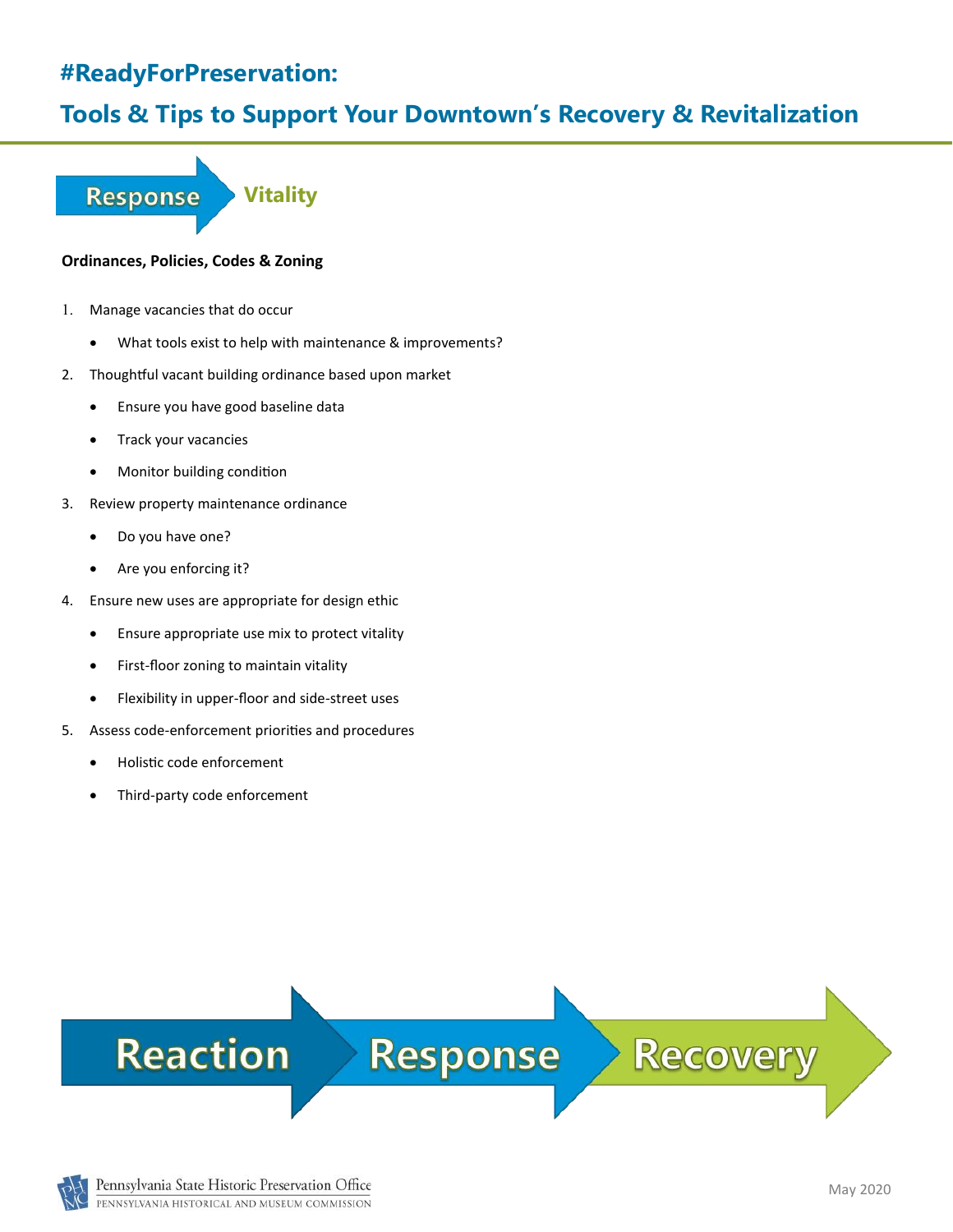## **Tools & Tips to Support Your Downtown's Recovery & Revitalization**

#### **Recovery**

**Preparing for Success**

#### **Set the stage for recovery:**

- Commercial district as a whole
- Key properties
- What do you want? And where do you want it?

#### **Zoning & Infrastructure:**

Are your preferred uses allowed?

What are the development requirements?

- Off-street spaces
- Public or shared parking
- Is your broadband and network capacity ready?
- Are outdoor dining spaces an option?

#### **Designation:**

Is the area or building covered by design review?

- Demolition may become a challenge
- New construction
- How can you preserve your downtown's architectural character?

Is there an opportunity for using rehab tax credits?

- Verify your district's [National Register status](https://www.phmc.pa.gov/Preservation/Cultural-Resources-GIS/Pages/default.aspx)
- [Part 1 application](https://www.nps.gov/tps/tax-incentives/application.htm) to certify status
- **Evaluating [National Register eligibility](https://www.phmc.pa.gov/Preservation/National-Register/Pages/Process.aspx)**



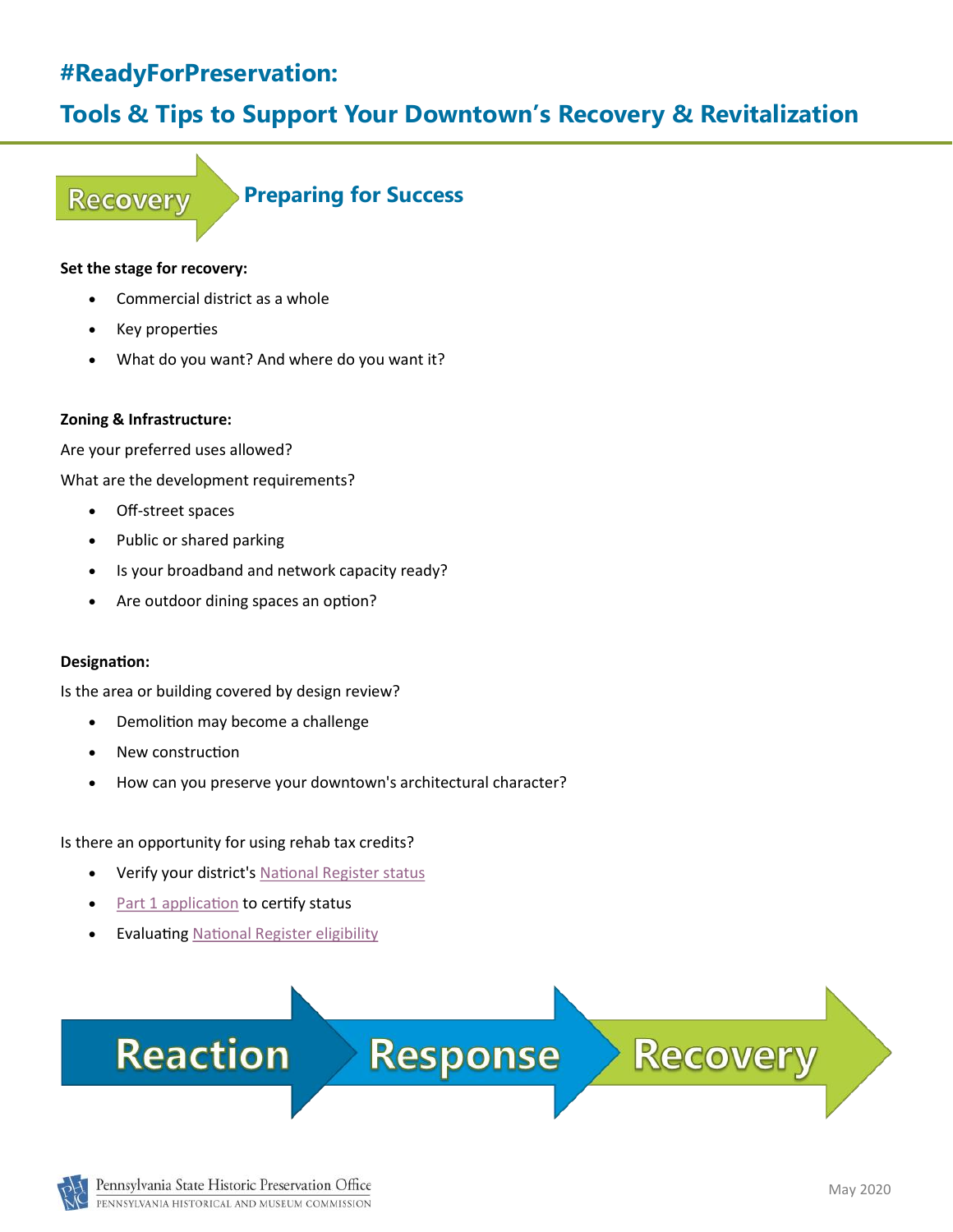## **Tools & Tips to Support Your Downtown's Recovery & Revitalization**

#### **Recovery**

**Preparing for Success**

#### **Funding & Incentives:**

Economic development programs

- Dept. of Community and Economic Development (DCED): [https://dced.pa.gov/programs](https://dced.pa.gov/programs-funding/)-funding/
- Grants, low-interest loans, loan guarantees
- USDA Rural Development Program: <https://www.rd.usda.gov/pa>
- Local Development Districts: <http://www.paldd.org/>

Tax Incentives

- Rehabilitation Investment Tax Credits (federal Historic Tax Credits): [https://www.nps.gov/tps/tax](https://www.nps.gov/tps/tax-incentives/before-you-apply.htm)-incentives/before -you-[apply.htm](https://www.nps.gov/tps/tax-incentives/before-you-apply.htm)
- HTC GO Growth & Opportunity Act: [https://forum.savingplaces.org/viewdocument/talking](https://forum.savingplaces.org/viewdocument/talking-points-boost-the-federal-h)-points-boost-the-federal[h](https://forum.savingplaces.org/viewdocument/talking-points-boost-the-federal-h)
- Opportunity Zones: [https://dced.pa.gov/programs](https://dced.pa.gov/programs-funding/federal-funding-opportunities/qualified-opportunity-zones/)-funding/federal-funding-opportunities/qualified-opportunity-zones/
- New Market Tax Credits: [https://www.cdfifund.gov/programs](https://www.cdfifund.gov/programs-training/Programs/new-markets-tax-credit/Pages/default.aspx)-training/Programs/new-markets-tax-credit/Pages/ [default.aspx](https://www.cdfifund.gov/programs-training/Programs/new-markets-tax-credit/Pages/default.aspx)
- PA Historic Preservation Tax Incentive: [https://dced.pa.gov/programs/historic](https://dced.pa.gov/programs/historic-preservation-tax-credit-hptc/)-preservation-tax-credit-hptc/
- Local Economic Revitalization Tax Assistance (LERTA) Property tax abatement

# **Reaction**

**Response** 

# **Recovery**

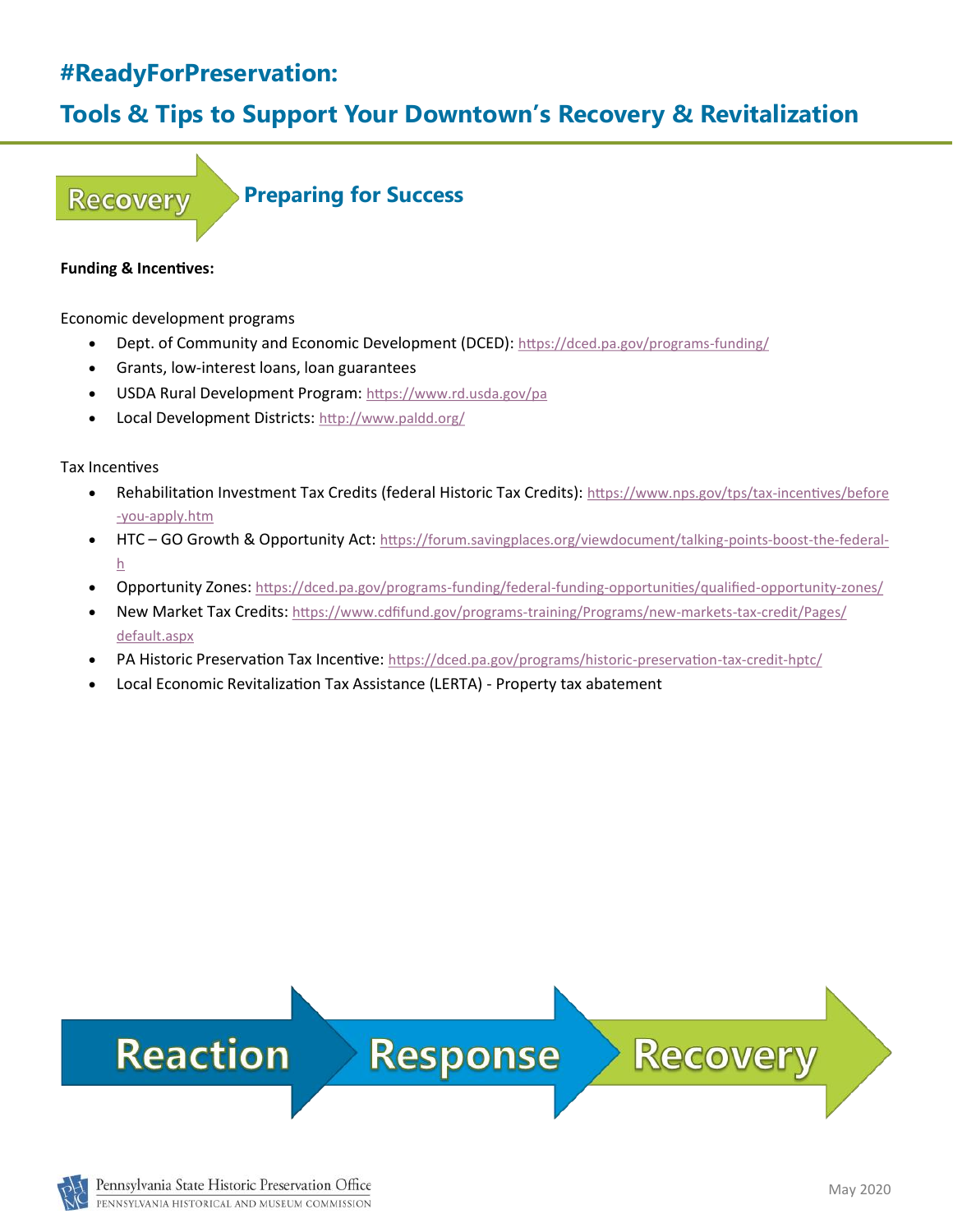## **Tools & Tips to Support Your Downtown's Recovery & Revitalization**

#### **Online Resources for Communities**

[Pennsylvania Downtown Center Coronavirus/COVID](https://padowntown.org/coronavirus-covid-19-resources)-19 Resources – Pennsylvania Downtown Center (PDC) website that includes information and updates from the Governor's Office, the PA Department of Agriculture, PA Department of Community & Economic Development, and the PA Department of Health.

[PDC Funding Resources](https://padowntown.org/coronavirus-covid-19-resources-1) – list of funding sources and links.

[PDC Reopening Resource Briefs](https://padowntown.org/pdc-reopening-resource-briefs) – Briefs for business and office reopening that include list of relevant links and online resources. Business owners and companies are encouraged to adhere to the Pennsylvania guidelines for reopening.

PHMC'[s Reopening Resources](https://www.phmc.pa.gov/About/Public-Information/Pages/Reopening-Resources.aspx) - Collection of online resources related to reopening and other COVID-19 related guidance.

[Pennsylvania Association of Nonprofit Organizations \(PANO\) COVID](https://pano.org/covid-19-resources/)-19 Resources – website with information, resources, and links helpful to nonprofit organizations in Pennsylvania such as the COVID-19 Impact Data Hub, sample plans and policies, and fundraising.

[National Trust for Historic Preservation \(NTHP\) Resources in Response to the Coronavirus](https://forum.savingplaces.org/learn/issues/sustainability/disaster-relief/covid-19) - The NTHP's Preservation Leadership Forum has extensive amount of information related to COVID-19 impacts and tools for recovery, including recorded webinars and links. Resource categories include preservation practice, digital engagement, fundraising and communication, advocacy and research.

[Main Street America COVID](https://www.mainstreet.org/howwecanhelp/resourcecenter/covid19resources)-19 Main Street Resources – extensive guidance for communities curated into three main categories: federal guidelines and programs, Main Street program support, and small business resources.

#### Main Street America - **Design in COVID-19 Response and Recovery (**[recording](https://www.youtube.com/watch?v=GFVa07dndqQ&feature=youtu.be) **|** [slides](https://higherlogicdownload.s3.amazonaws.com/NMSC/UploadedImages/2c594824-b492-4beb-ace1-261b5811c0c5/_2020/5_15.20/Design_in_COVID-19_Webinar.pdf)**)**

Learn about how Main Street community leaders across the country are building partnerships and implementing creative design solutions as a part of their short- and long-term response and recovery work.

[Supporting Pennsylvania](https://pahistoricpreservation.com/supporting-pennsylvanias-main-streets/)'s Main Streets – Resources for municipalities with historic commercial districts and examples of how some of Pennsylvania's Main Street communities are working to support property and business owners. From PA SHPO blog, pahistoricpreservation.com.

#### [Adapting Streets for Safe Outdoor Social Distancing](https://dvrpc.zoom.us/rec/play/7pYkIu6gqj43T9TEuASDB_Z5W9W0KfmshiRP8_EJyUjgVXYAYVSvM7URZOKMZTA7PWf2YsKPlLncpXqu?startTime=1589564903000&_x_zm_rtaid=XxRcLbtMSbaoE6R44OvUFQ.1589833411610.f3f80285a9ae436ac1206a8a992b86c5&_x_zm_rhtaid=571) (*Originally recorded on May 15, 2020)*

Many towns and cities are adapting streets to offer more safe space for walking and biking during social distancing. Some places have removed street parking to increase available space for walking, and others have closed entire streets to vehicle traffic. Learn about these adaptations and get ideas to try in your community, now and in the future. Hosted by Greg Krykewycz, DVRPC's Associate Director of Multimodal Planning.

[Reopening Retail Districts Safely](https://www.planning.org/blog/9200053/reopening-retail-districts-safely/) – Soon it will be time to design safe conditions for retailer and customer reentry; this blog post offers some of the suggestions that planners can help implement. From APA.

[Information Clearinghouses for COVID](https://www.planning.org/apanews/919859/information-clearinghouses-for-covid-19/)-19 - Curated list of national and international organizations with online resources related to the COVID-19 pandemic from government entities an planning organizations.